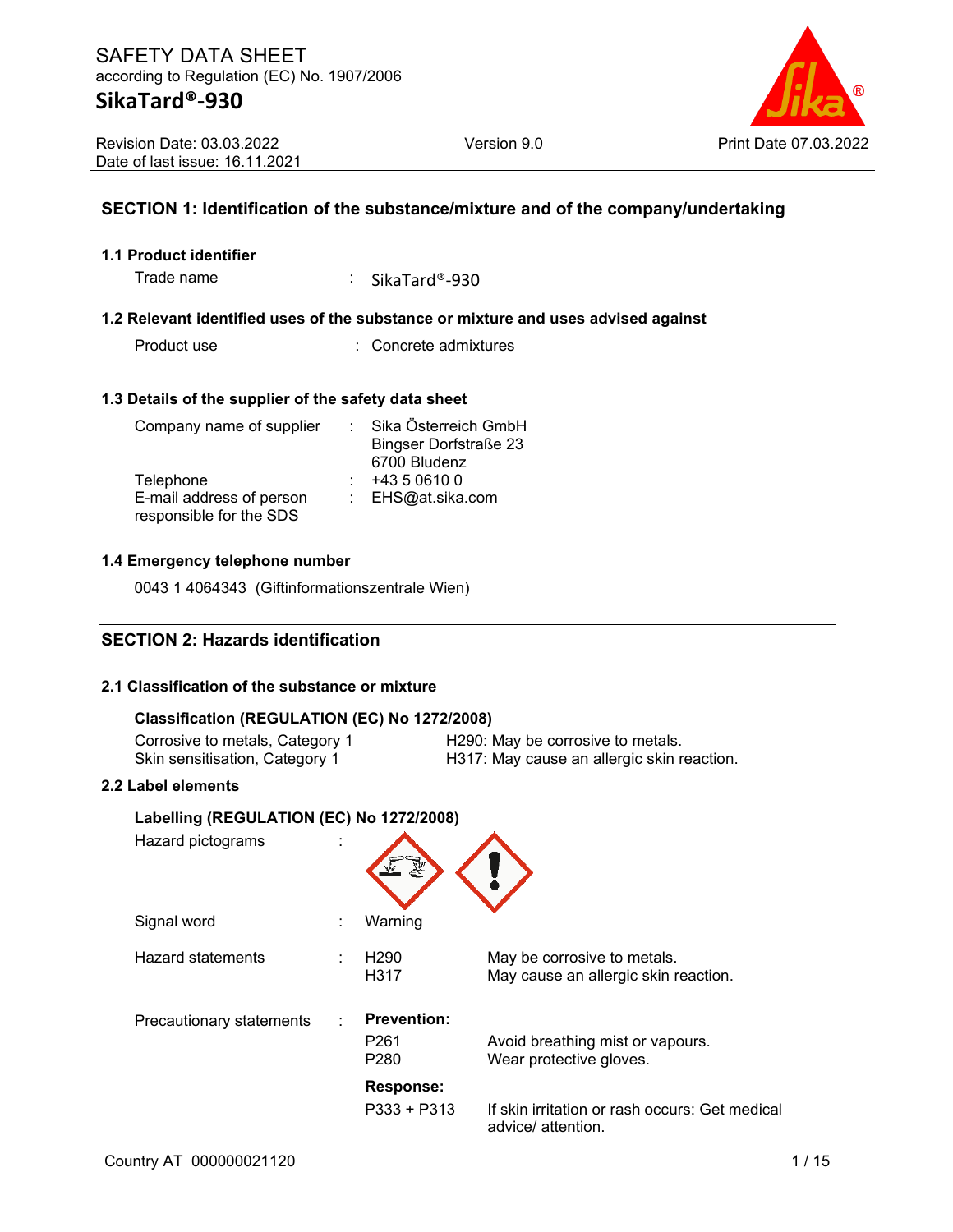

| Revision Date: 03.03.2022      |  |  |  |  |  |
|--------------------------------|--|--|--|--|--|
| Date of last issue: 16.11.2021 |  |  |  |  |  |

| $P362 + P364$<br>P390 | Take off contaminated clothing and wash it<br>before reuse.<br>Absorb spillage to prevent material damage. |
|-----------------------|------------------------------------------------------------------------------------------------------------|
| Disposal:             |                                                                                                            |
| P <sub>501</sub>      | Dispose of contents/container in accordance<br>with local regulation.                                      |

#### **Hazardous components which must be listed on the label:**

2-octyl-2H-isothiazole-3-one (OIT)

#### **2.3 Other hazards**

This substance/mixture contains no components considered to be either persistent, bioaccumulative and toxic (PBT), or very persistent and very bioaccumulative (vPvB) at levels of 0.1% or higher.

Ecological information: The substance/mixture does not contain components considered to have endocrine disrupting properties according to REACH Article 57(f) or Commission Delegated regulation (EU) 2017/2100 or Commission Regulation (EU) 2018/605 at levels of 0.1% or higher.

Toxicological information: The substance/mixture does not contain components considered to have endocrine disrupting properties according to REACH Article 57(f) or Commission Delegated regulation (EU) 2017/2100 or Commission Regulation (EU) 2018/605 at levels of 0.1% or higher.

Contains a biocide in order to protect the product. Active ingredient: 2-octyl-2H-isothiazole-3-one (OIT), 26530-20-1. Please use treated articles responsibly.

### **SECTION 3: Composition/information on ingredients**

#### **3.2 Mixtures**

#### **Components**

| Chemical name                                  | CAS-No.<br>$EC-NO$<br>Registration number                     | Classification                                                                                                  | Concentration<br>(% w/w) |
|------------------------------------------------|---------------------------------------------------------------|-----------------------------------------------------------------------------------------------------------------|--------------------------|
| 2-phosphonobutane-1,2,4-<br>tricarboxylic acid | 37971-36-1<br>253-733-5<br>01-2119436643-39-<br><b>XXXX</b>   | Met. Corr. 1; H290<br>Eye Irrit. 2; H319<br>specific concentration<br>limit<br>Eye Irrit. 2; H319<br>$>= 51 \%$ | $>= 10 - 520$            |
| Citric acid monohydrate                        | 5949-29-1<br>Not Assigned<br>01-2119457026-42-<br><b>XXXX</b> | Eye Irrit. 2; H319<br>STOT SE 3; H335<br>(Respiratory system)                                                   | $>= 5 - < 10$            |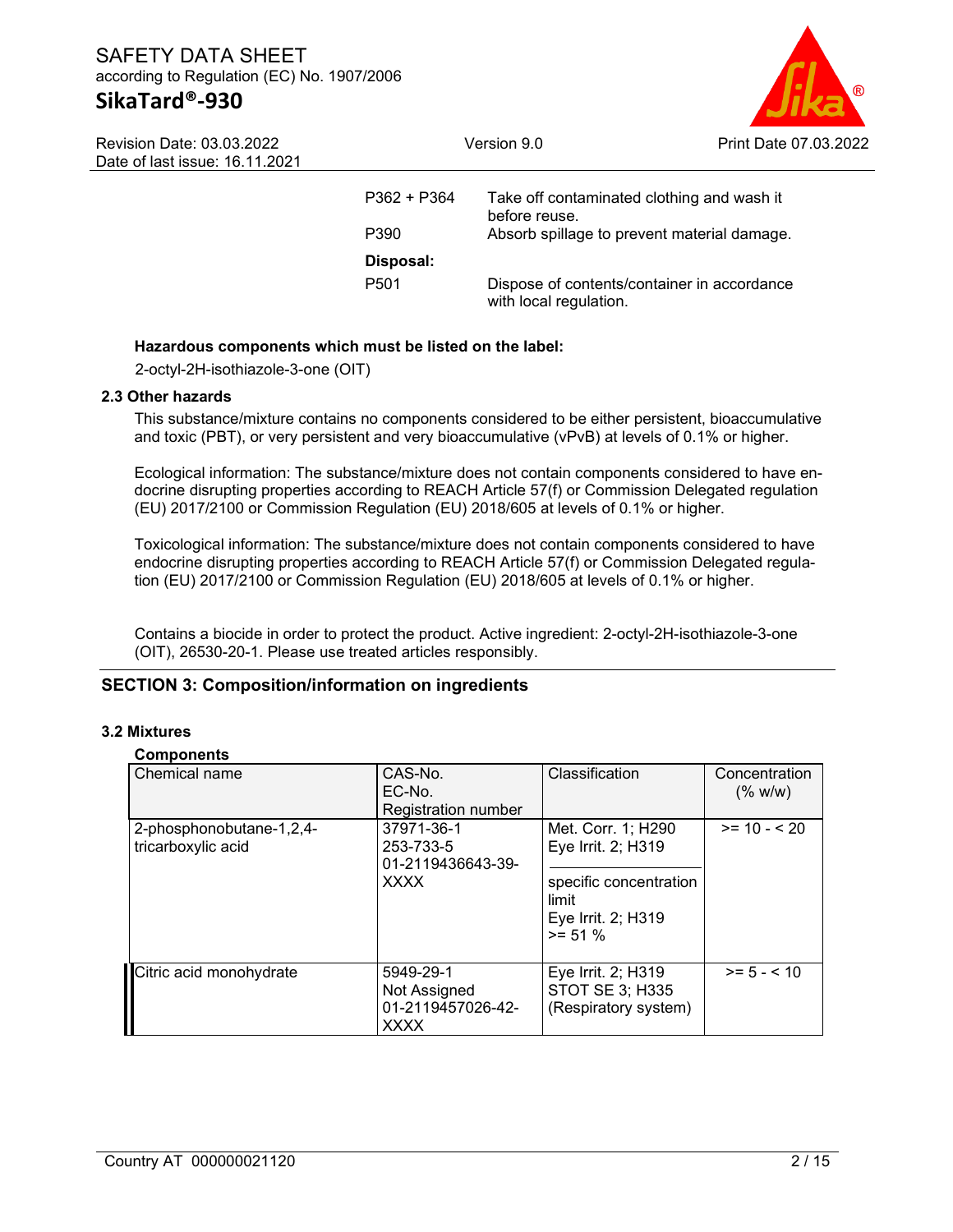# **SikaTard®-930**

Revision Date: 03.03.2022 Date of last issue: 16.11.2021 Version 9.0 Print Date 07.03.2022

| 2-octyl-2H-isothiazole-3-one (OIT) | 26530-20-1        | Acute Tox. 3; H301                 | $>= 0,0015 - 5$ |
|------------------------------------|-------------------|------------------------------------|-----------------|
|                                    | 247-761-7         | Acute Tox. 2; H330                 | 0,0025          |
|                                    | 01-2120768921-45- | Acute Tox. 3; H311                 |                 |
|                                    | <b>XXXX</b>       | Skin Corr. 1; H314                 |                 |
|                                    |                   | Eye Dam. 1; H318                   |                 |
|                                    |                   | Skin Sens. 1A; H317                |                 |
|                                    |                   | Aquatic Acute 1;                   |                 |
|                                    |                   | H400                               |                 |
|                                    |                   | Aquatic Chronic 1;                 |                 |
|                                    |                   | H410                               |                 |
|                                    |                   | <b>EUH071</b>                      |                 |
|                                    |                   |                                    |                 |
|                                    |                   | M-Factor (Acute                    |                 |
|                                    |                   | aquatic toxicity): 100             |                 |
|                                    |                   | M-Factor (Chronic                  |                 |
|                                    |                   | aquatic toxicity): 100             |                 |
|                                    |                   |                                    |                 |
|                                    |                   | specific concentration<br>limit    |                 |
|                                    |                   | Skin Sens. 1A; H317                |                 |
|                                    |                   | $>= 0,0015%$                       |                 |
|                                    |                   |                                    |                 |
|                                    |                   |                                    |                 |
|                                    |                   | Acute toxicity esti-               |                 |
|                                    |                   | mate                               |                 |
|                                    |                   |                                    |                 |
|                                    |                   | Acute oral toxicity:               |                 |
|                                    |                   | 125 mg/kg<br>Acute inhalation tox- |                 |
|                                    |                   |                                    |                 |
|                                    |                   | icity (dust/mist): 0,27            |                 |
|                                    |                   | mg/l                               |                 |
|                                    |                   | Acute dermal toxicity:             |                 |
|                                    |                   | 311 mg/kg                          |                 |

For explanation of abbreviations see section 16.

## **SECTION 4: First aid measures**

# **4.1 Description of first aid measures**

| General advice          | ÷. | Move out of dangerous area.<br>Consult a physician.<br>Show this safety data sheet to the doctor in attendance.                                         |
|-------------------------|----|---------------------------------------------------------------------------------------------------------------------------------------------------------|
| If inhaled              |    | Move to fresh air.<br>Consult a physician after significant exposure.                                                                                   |
| In case of skin contact |    | $\therefore$ Take off contaminated clothing and shoes immediately.<br>Wash off with soap and plenty of water.<br>If symptoms persist, call a physician. |
| In case of eye contact  |    | Small amounts splashed into eyes can cause irreversible tis-                                                                                            |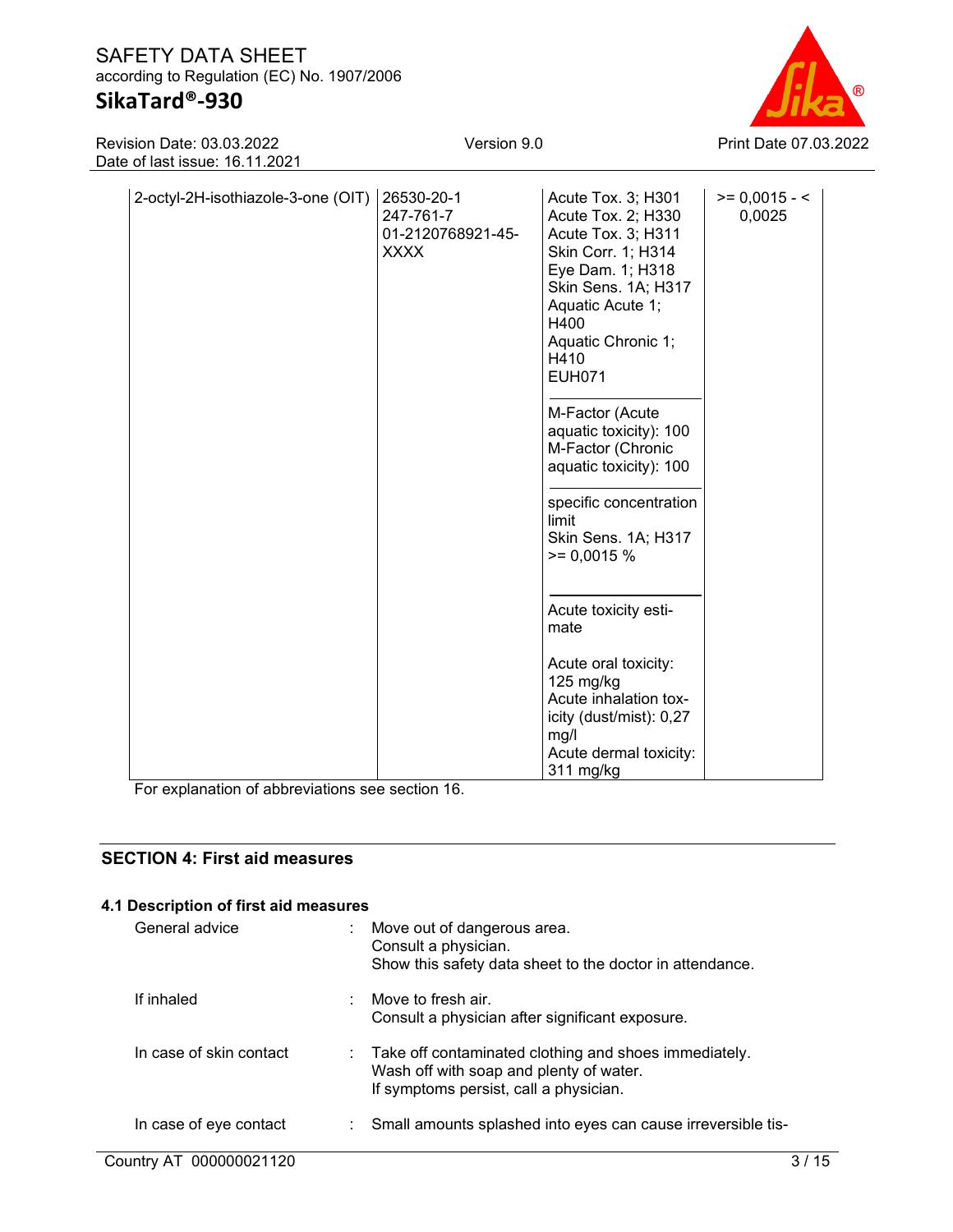# **SikaTard®-930**



| Revision Date: 03.03.2022<br>Date of last issue: 16.11.2021     | Version 9.0                                                                                                                                                                                                                                             | Print Date 07.03.2022 |
|-----------------------------------------------------------------|---------------------------------------------------------------------------------------------------------------------------------------------------------------------------------------------------------------------------------------------------------|-----------------------|
|                                                                 | sue damage and blindness.<br>In the case of contact with eyes, rinse immediately with plenty<br>of water and seek medical advice.<br>Continue rinsing eyes during transport to hospital.<br>Remove contact lenses.<br>Keep eye wide open while rinsing. |                       |
| If swallowed                                                    | Do not induce vomiting without medical advice.<br>Rinse mouth with water.<br>Do not give milk or alcoholic beverages.<br>Never give anything by mouth to an unconscious person.                                                                         |                       |
| 4.2 Most important symptoms and effects, both acute and delayed |                                                                                                                                                                                                                                                         |                       |
| Symptoms                                                        | Allergic reactions<br>See Section 11 for more detailed information on health effects<br>and symptoms.                                                                                                                                                   |                       |
| <b>Risks</b>                                                    | sensitising effects                                                                                                                                                                                                                                     |                       |
|                                                                 | May cause an allergic skin reaction.                                                                                                                                                                                                                    |                       |
|                                                                 | 4.3 Indication of any immediate medical attention and special treatment needed                                                                                                                                                                          |                       |
| Treatment                                                       | Treat symptomatically.                                                                                                                                                                                                                                  |                       |
| <b>SECTION 5: Firefighting measures</b>                         |                                                                                                                                                                                                                                                         |                       |
| 5.1 Extinguishing media                                         |                                                                                                                                                                                                                                                         |                       |
| Suitable extinguishing media :                                  | In case of fire, use water/water spray/water jet/carbon diox-<br>ide/sand/foam/alcohol resistant foam/chemical powder for<br>extinction.                                                                                                                |                       |
| 5.2 Special hazards arising from the substance or mixture       |                                                                                                                                                                                                                                                         |                       |
| ucts                                                            | Hazardous combustion prod- : No hazardous combustion products are known                                                                                                                                                                                 |                       |
|                                                                 |                                                                                                                                                                                                                                                         |                       |
|                                                                 |                                                                                                                                                                                                                                                         |                       |
| 5.3 Advice for firefighters<br>for firefighters                 | Special protective equipment : In the event of fire, wear self-contained breathing apparatus.                                                                                                                                                           |                       |

# **6.1 Personal precautions, protective equipment and emergency procedures**

| Personal precautions | Use personal protective equipment.<br>Deny access to unprotected persons. |
|----------------------|---------------------------------------------------------------------------|
|                      |                                                                           |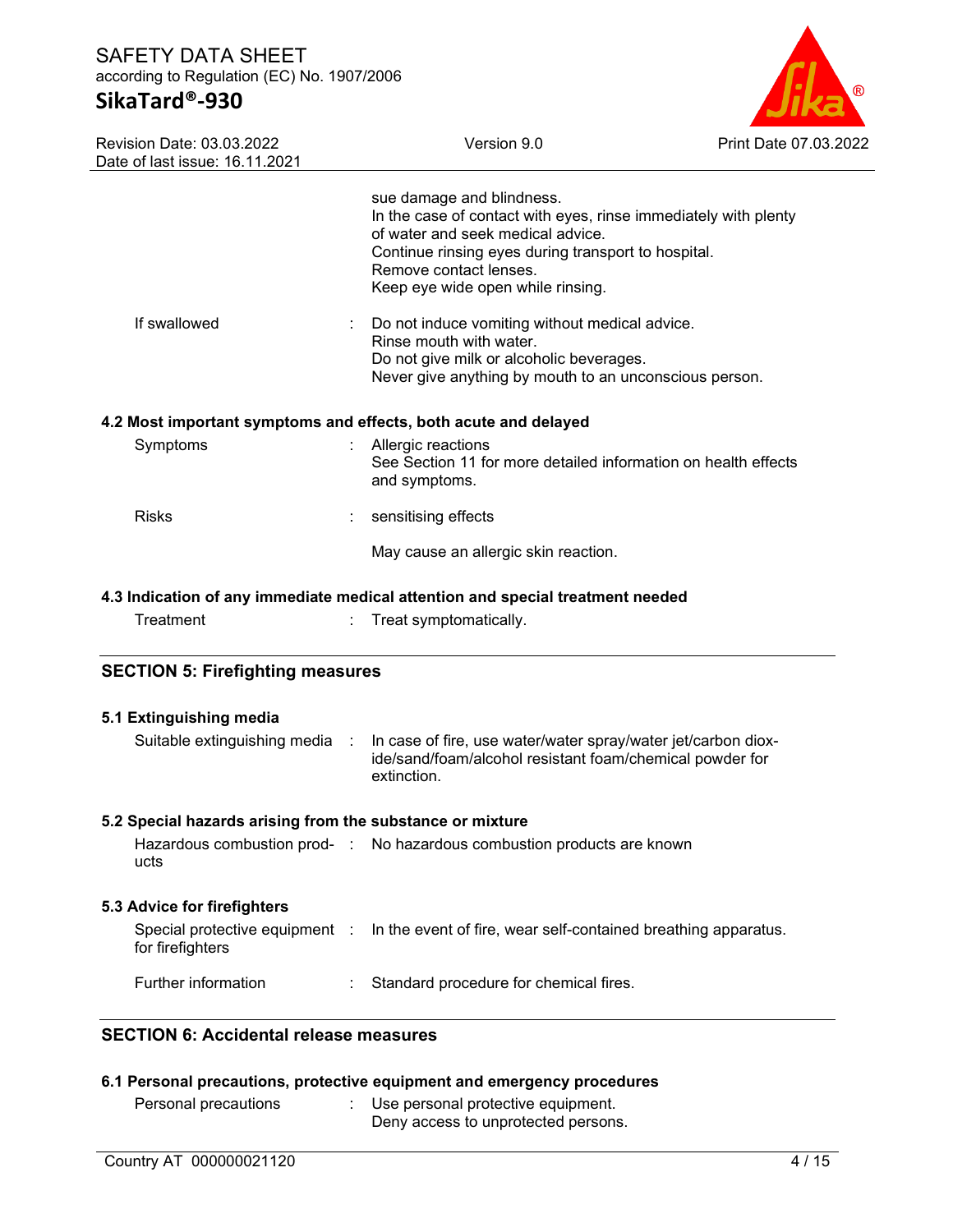Version 9.0 Print Date 07.03.2022

| <b>Revision Date: 03.03.2022</b> |  |
|----------------------------------|--|
| Date of last issue: 16.11.2021   |  |

## **6.2 Environmental precautions**

Environmental precautions : Do not flush into surface water or sanitary sewer system.

## **6.3 Methods and material for containment and cleaning up**

Methods for cleaning up : Soak up with inert absorbent material (e.g. sand, silica gel, acid binder, universal binder, sawdust). Keep in suitable, closed containers for disposal.

#### **6.4 Reference to other sections**

For personal protection see section 8.

## **SECTION 7: Handling and storage**

#### **7.1 Precautions for safe handling**

| Advice on safe handling                                          |   | Avoid exceeding the given occupational exposure limits (see<br>section 8).<br>Do not get in eyes, on skin, or on clothing.<br>For personal protection see section 8.<br>Persons with a history of skin sensitisation problems or asth-<br>ma, allergies, chronic or recurrent respiratory disease should<br>not be employed in any process in which this mixture is being<br>used.<br>Smoking, eating and drinking should be prohibited in the ap-<br>plication area.<br>Follow standard hygiene measures when handling chemical<br>products |  |  |  |  |  |
|------------------------------------------------------------------|---|----------------------------------------------------------------------------------------------------------------------------------------------------------------------------------------------------------------------------------------------------------------------------------------------------------------------------------------------------------------------------------------------------------------------------------------------------------------------------------------------------------------------------------------------|--|--|--|--|--|
| Advice on protection against<br>fire and explosion               | ÷ | Normal measures for preventive fire protection.                                                                                                                                                                                                                                                                                                                                                                                                                                                                                              |  |  |  |  |  |
| Hygiene measures                                                 |   | Handle in accordance with good industrial hygiene and safety<br>practice. When using do not eat or drink. When using do not<br>smoke. Wash hands before breaks and at the end of workday.                                                                                                                                                                                                                                                                                                                                                    |  |  |  |  |  |
| 7.2 Conditions for safe storage, including any incompatibilities |   |                                                                                                                                                                                                                                                                                                                                                                                                                                                                                                                                              |  |  |  |  |  |
| Requirements for storage<br>areas and containers                 |   | Keep container tightly closed in a dry and well-ventilated<br>place. Containers which are opened must be carefully re-<br>sealed and kept upright to prevent leakage. Store in accord-<br>ance with local regulations.                                                                                                                                                                                                                                                                                                                       |  |  |  |  |  |
| Storage class (TRGS 510)                                         |   | : 12                                                                                                                                                                                                                                                                                                                                                                                                                                                                                                                                         |  |  |  |  |  |
| Further information on stor-<br>age stability                    |   | No decomposition if stored and applied as directed.                                                                                                                                                                                                                                                                                                                                                                                                                                                                                          |  |  |  |  |  |
| 7.3 Specific end use(s)                                          |   |                                                                                                                                                                                                                                                                                                                                                                                                                                                                                                                                              |  |  |  |  |  |
| Specific use(s)                                                  |   | Consult most current local Product Data Sheet prior to any<br>use.                                                                                                                                                                                                                                                                                                                                                                                                                                                                           |  |  |  |  |  |
|                                                                  |   |                                                                                                                                                                                                                                                                                                                                                                                                                                                                                                                                              |  |  |  |  |  |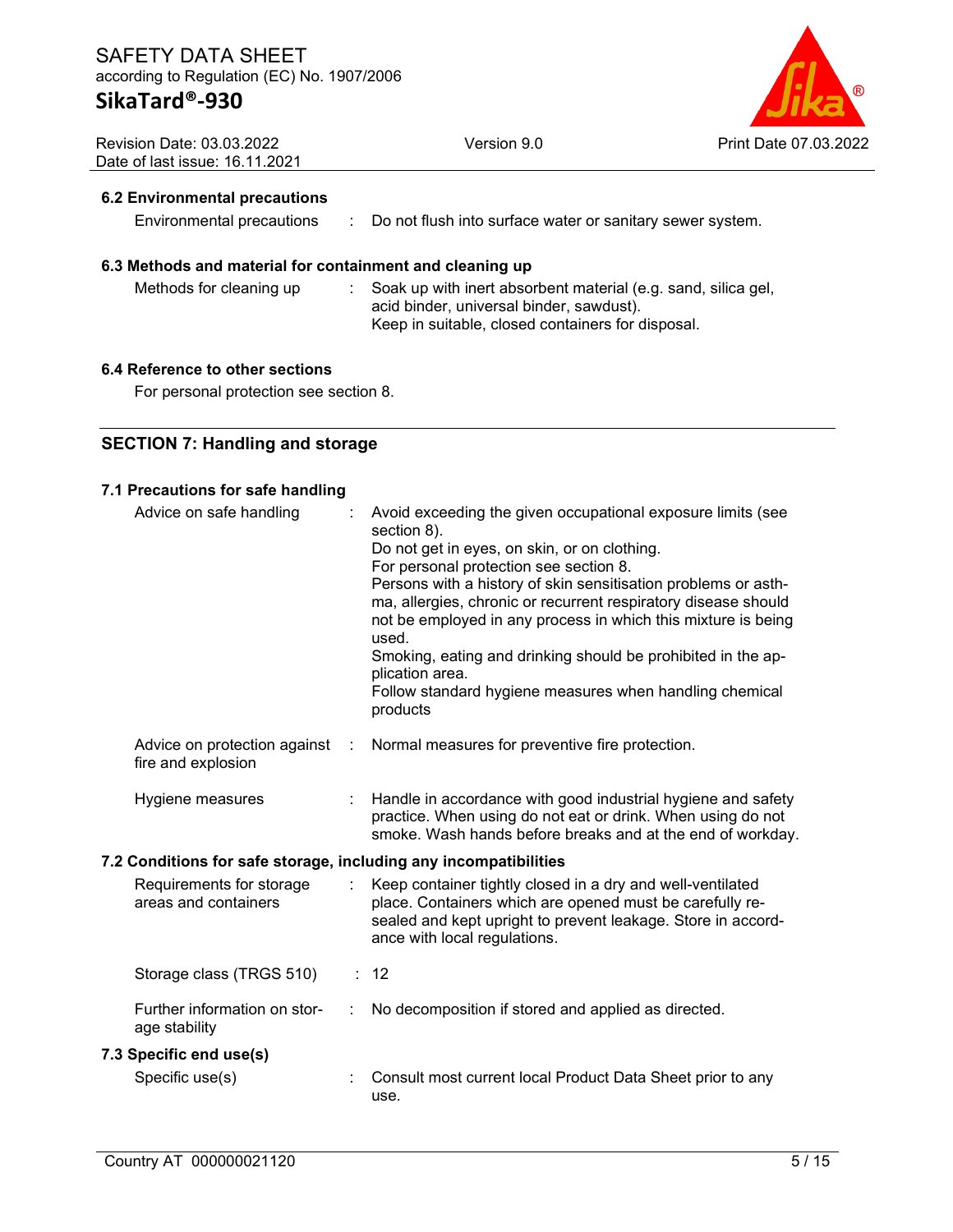

Revision Date: 03.03.2022 Date of last issue: 16.11.2021

## **SECTION 8: Exposure controls/personal protection**

#### **8.1 Control parameters**

#### **Occupational Exposure Limits**

| Components                         | CAS-No.                                                         | Value type (Form | Control parame-         | Basis * |  |
|------------------------------------|-----------------------------------------------------------------|------------------|-------------------------|---------|--|
|                                    |                                                                 | of exposure)     | ters $*$                |         |  |
| 2-octyl-2H-isothiazole-3-one (OIT) | 26530-20-1                                                      | MAK-TMW (inhal-  | $0,05 \,\mathrm{mg/m3}$ | AT OEL  |  |
|                                    |                                                                 | able fraction)   |                         |         |  |
|                                    | Further information: Risk of skin absorption, The working com-  |                  |                         |         |  |
|                                    | pounds induce allergic hypersensitivity reactions, that are far |                  |                         |         |  |
|                                    | above the average measure                                       |                  |                         |         |  |
|                                    |                                                                 | MAK-KZW (inhal-  | $0,05 \,\mathrm{mg/m}$  | AT OEL  |  |
|                                    |                                                                 | able fraction)   |                         |         |  |

\*Values in the table refer to the latest EU-OEL and to the (Grenzwerteverordnung GKV ).

#### **8.2 Exposure controls**

#### **Engineering measures**

Maintain air concentrations below occupational exposure standards. Ensure adequate ventilation, especially in confined areas.

#### **Personal protective equipment**

| Eye protection           | Safety glasses with side-shields conforming to EN166<br>Eye wash bottle with pure water                                                                                                                                                                                                                                                                                                                                                                                                                                                                                                                                                                                                                                          |  |
|--------------------------|----------------------------------------------------------------------------------------------------------------------------------------------------------------------------------------------------------------------------------------------------------------------------------------------------------------------------------------------------------------------------------------------------------------------------------------------------------------------------------------------------------------------------------------------------------------------------------------------------------------------------------------------------------------------------------------------------------------------------------|--|
| Hand protection          | Chemical-resistant, impervious gloves complying with an ap-<br>proved standard must be worn at all times when handling<br>chemical products. Reference number EN 374. Follow manu-<br>facturer specifications.                                                                                                                                                                                                                                                                                                                                                                                                                                                                                                                   |  |
|                          | Suitable for short time use or protection against splashes:<br>Butyl rubber/nitrile rubber gloves (> 0,1 mm)<br>Contaminated gloves should be removed.<br>Suitable for permanent exposure:<br>Viton gloves (0.4 mm),<br>breakthrough time > 30 min.                                                                                                                                                                                                                                                                                                                                                                                                                                                                              |  |
| Skin and body protection | Protective clothing (e.g. Safety shoes acc. to EN ISO 20345,<br>long-sleeved working clothing, long trousers). Rubber aprons<br>and protective boots are additionaly recommended for mixing<br>and stirring work.                                                                                                                                                                                                                                                                                                                                                                                                                                                                                                                |  |
| Respiratory protection   | In case of inadequate ventilation wear respiratory protection.<br>Respirator selection must be based on known or anticipated<br>exposure levels, the hazards of the product and the safe work-<br>ing limits of the selected respirator.<br>organic vapor filter (Type A)<br>A1: < 1000 ppm; A2: < 5000 ppm; A3: < 10000 ppm<br>Ensure adequate ventilation. This can be achieved by local<br>exhaust extraction or by general ventilation. (EN 689 - Meth-<br>ods for determining inhalation exposure). This applies in par-<br>ticular to the mixing / stirring area. In case this is not sufficent<br>to keep the concentrations under the occupational exposure<br>limits then respiration protection measures must be used. |  |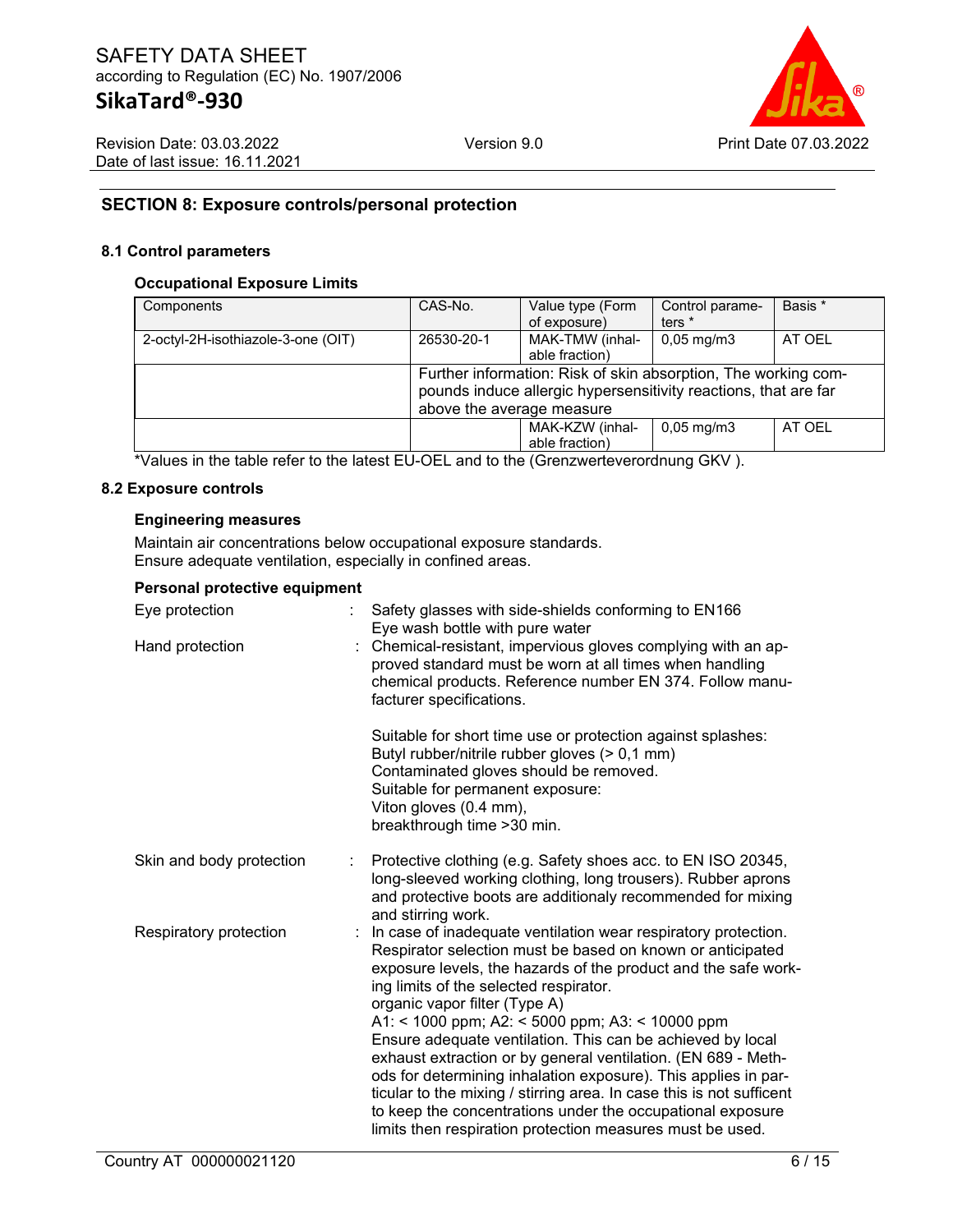Version 9.0 **Print Date 07.03.2022** 

Revision Date: 03.03.2022 Date of last issue: 16.11.2021

## **Environmental exposure controls**

General advice : Do not flush into surface water or sanitary sewer system.

## **SECTION 9: Physical and chemical properties**

## **9.1 Information on basic physical and chemical properties**

|                                      | liquid<br>colourless<br>odourless                                                               |
|--------------------------------------|-------------------------------------------------------------------------------------------------|
| Melting point/range / Freezing<br>t. | No data available                                                                               |
| t.                                   | No data available                                                                               |
|                                      | No data available                                                                               |
|                                      | Upper/lower flammability or explosive limits<br>Upper explosion limit / Up- : No data available |
| t.                                   | No data available                                                                               |
|                                      | Not applicable                                                                                  |
|                                      | No data available                                                                               |
| ÷                                    | No data available                                                                               |
| t                                    | са. 3<br>Concentration: 100 %                                                                   |
| t.                                   | not determined                                                                                  |
| t.                                   | soluble                                                                                         |
| ÷                                    | No data available                                                                               |
| ÷                                    | 24 hPa                                                                                          |
| $\ddot{\phantom{a}}$                 | ca. 1,11 g/cm3 (20 °C)                                                                          |
| t.                                   | No data available                                                                               |
|                                      | No data available                                                                               |
|                                      |                                                                                                 |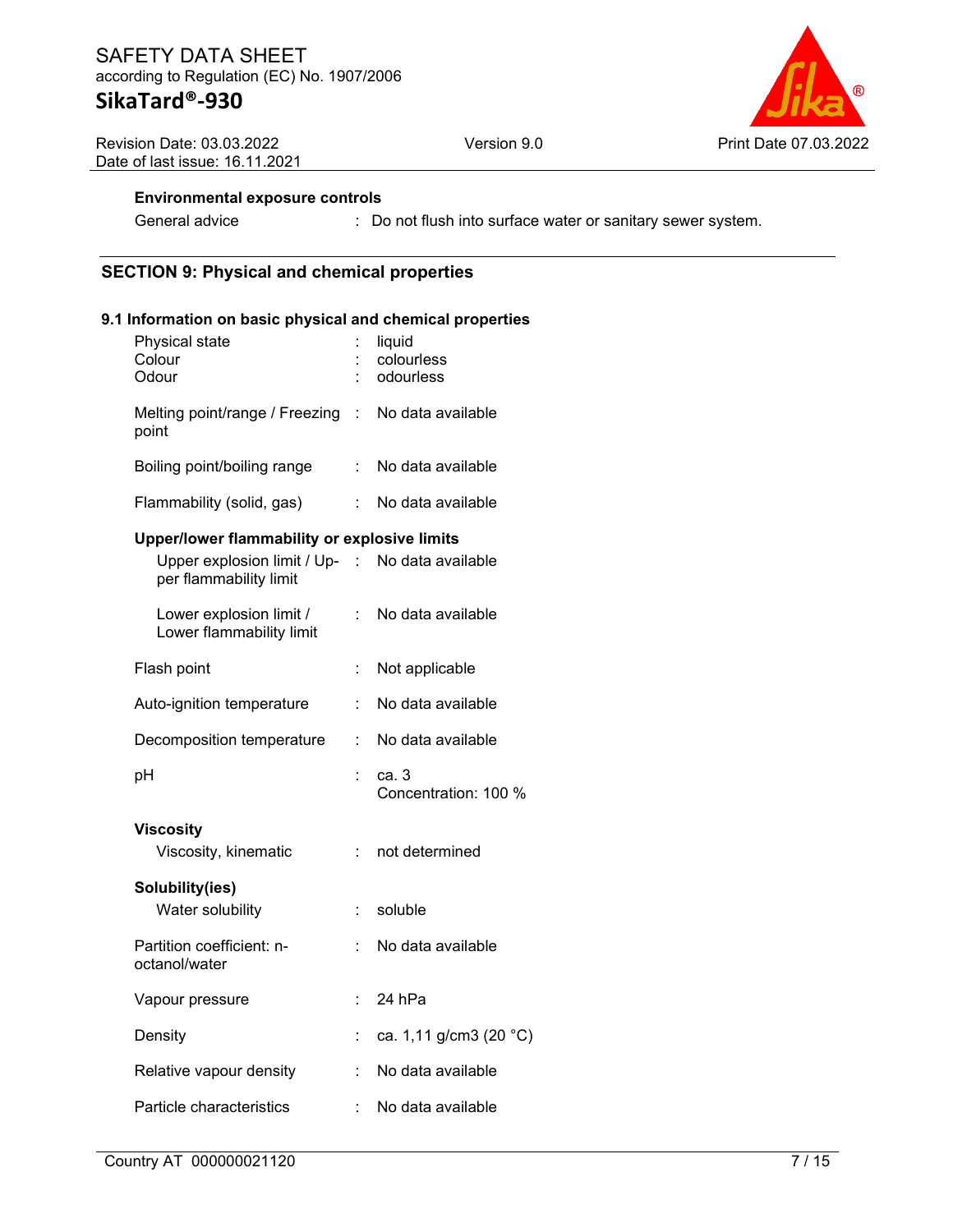Revision Date: 03.03.2022 Date of last issue: 16.11.2021



#### **9.2 Other information**

No data available

## **SECTION 10: Stability and reactivity**

#### **10.1 Reactivity**

No dangerous reaction known under conditions of normal use.

#### **10.2 Chemical stability**

The product is chemically stable.

#### **10.3 Possibility of hazardous reactions**

Hazardous reactions : Stable under recommended storage conditions.

#### **10.4 Conditions to avoid**

Conditions to avoid : No data available

#### **10.5 Incompatible materials**

| Materials to avoid |  | No data available |
|--------------------|--|-------------------|
|--------------------|--|-------------------|

#### **10.6 Hazardous decomposition products**

No decomposition if stored and applied as directed.

### **SECTION 11: Toxicological information**

### **11.1 Information on hazard classes as defined in Regulation (EC) No 1272/2008**

#### **Acute toxicity**

Not classified based on available information.

#### **Components:**

### **2-phosphonobutane-1,2,4-tricarboxylic acid:**

Acute oral toxicity : LD50 Oral (Rat): 2.910 mg/kg

### **2-octyl-2H-isothiazole-3-one (OIT):**

| Acute oral toxicity       | Acute toxicity estimate: 125 mg/kg<br>Method: Acute toxicity estimate according to Regulation (EC)<br>No. 1272/2008                               |
|---------------------------|---------------------------------------------------------------------------------------------------------------------------------------------------|
| Acute inhalation toxicity | Acute toxicity estimate: 0,27 mg/l<br>Test atmosphere: dust/mist<br>Method: Acute toxicity estimate according to Regulation (EC)<br>No. 1272/2008 |
| Acute dermal toxicity     | Acute toxicity estimate: 311 mg/kg<br>Method: Acute toxicity estimate according to Regulation (EC)                                                |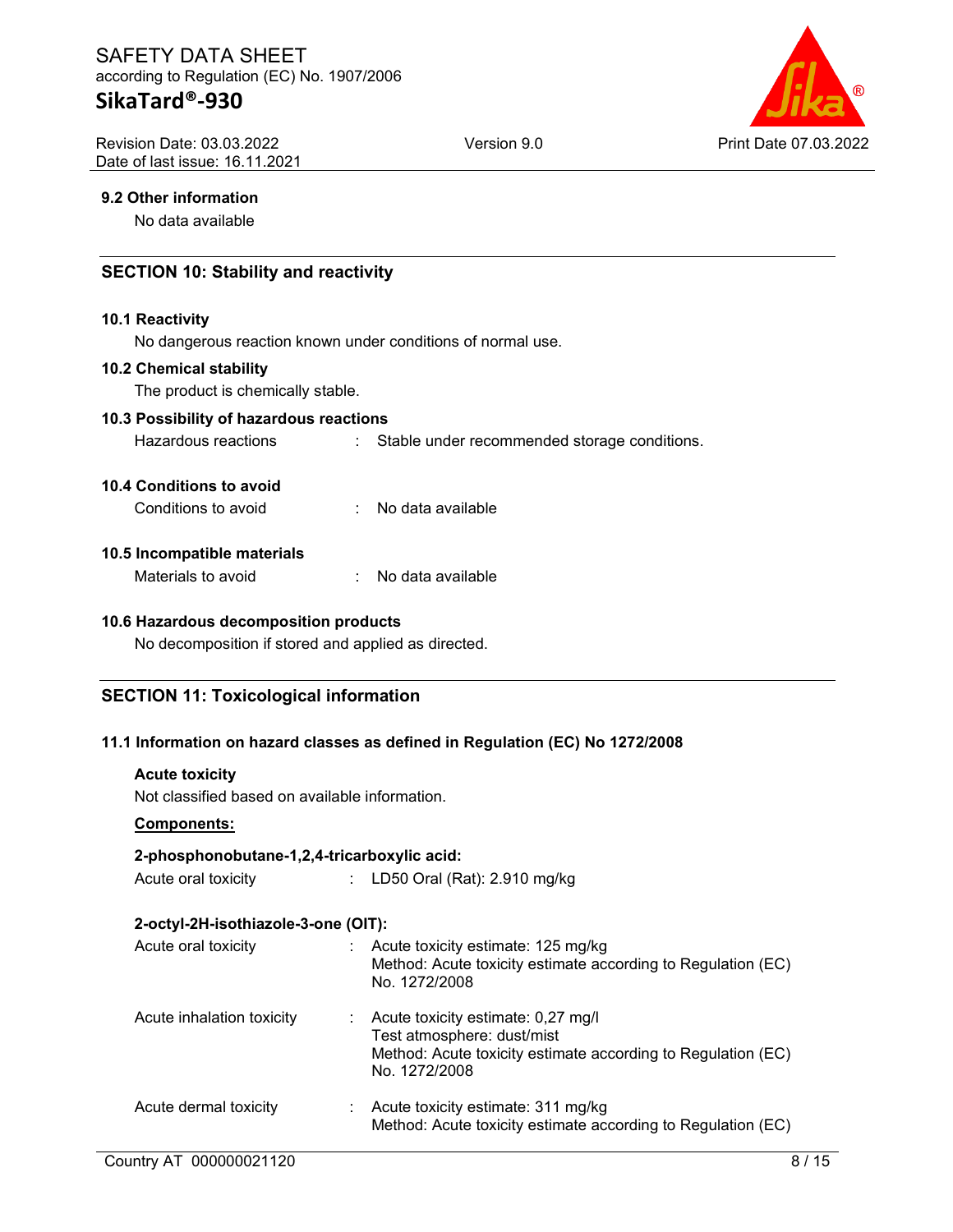# **SikaTard®-930**

Version 9.0 Print Date 07.03.2022

Revision Date: 03.03.2022 Date of last issue: 16.11.2021

No. 1272/2008

## **Skin corrosion/irritation**

Not classified based on available information.

#### **Serious eye damage/eye irritation**

Not classified based on available information.

#### **Product:**

| <b>Species</b> | : Rabbit                             |
|----------------|--------------------------------------|
| Method         | $\therefore$ OECD Test Guideline 405 |
| Result         | $\therefore$ No eye irritation       |

#### **Respiratory or skin sensitisation**

### **Skin sensitisation**

May cause an allergic skin reaction.

#### **Respiratory sensitisation**

Not classified based on available information.

#### **Germ cell mutagenicity**

Not classified based on available information.

#### **Carcinogenicity**

Not classified based on available information.

#### **Reproductive toxicity**

Not classified based on available information.

#### **STOT - single exposure**

Not classified based on available information.

#### **STOT - repeated exposure**

Not classified based on available information.

#### **Aspiration toxicity**

Not classified based on available information.

#### **11.2 Information on other hazards**

#### **Endocrine disrupting properties**

#### **Product:**

Assessment : The substance/mixture does not contain components considered to have endocrine disrupting properties according to REACH Article 57(f) or Commission Delegated regulation (EU) 2017/2100 or Commission Regulation (EU) 2018/605 at levels of 0.1% or higher.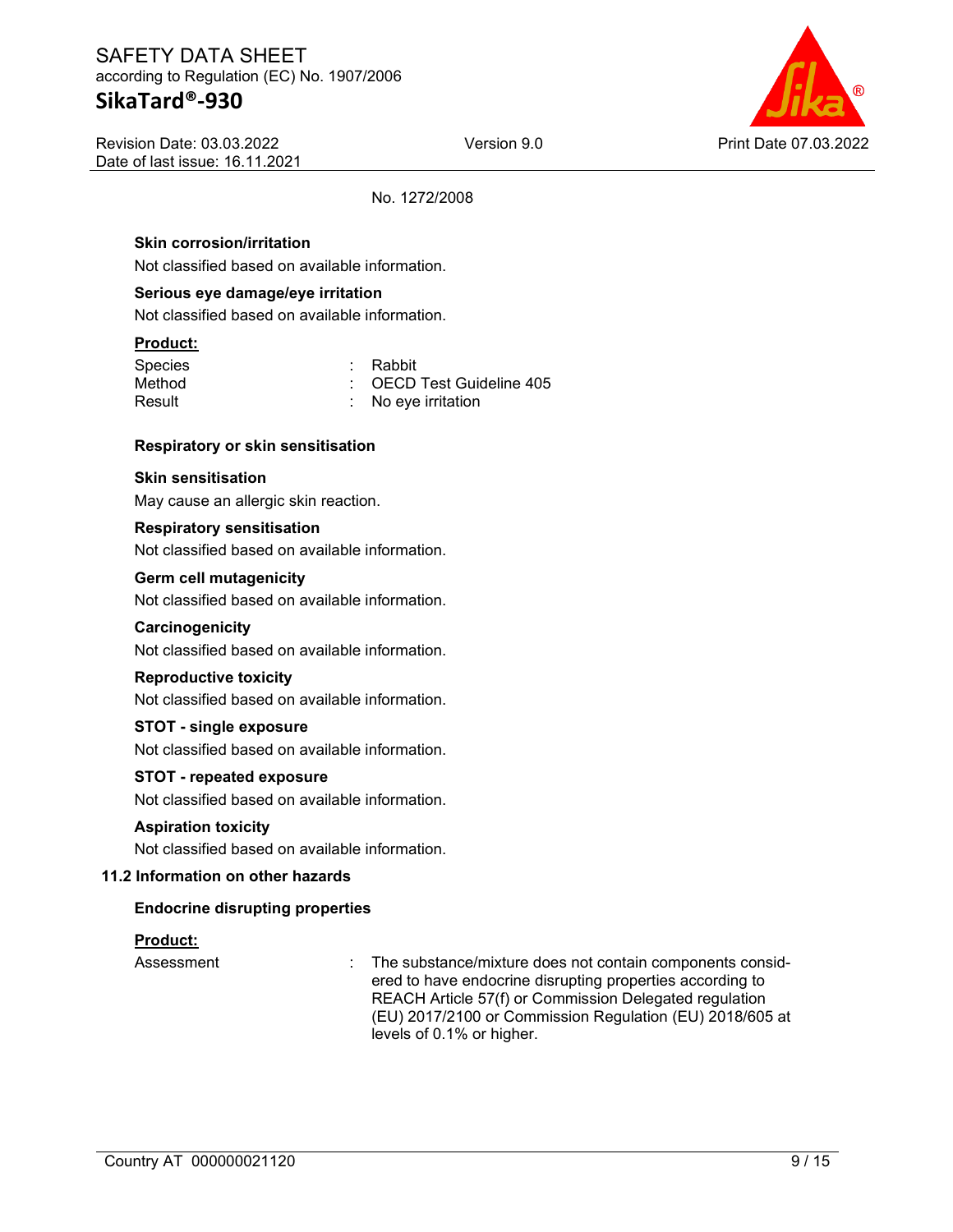Revision Date: 03.03.2022 Date of last issue: 16.11.2021



## **SECTION 12: Ecological information**

#### **12.1 Toxicity**

#### **Components:**

#### **2-phosphonobutane-1,2,4-tricarboxylic acid:**

Toxicity to daphnia and other : EC50 (Daphnia magna (Water flea)): 297 mg/l aquatic invertebrates Exposure time: 48 h

#### **2-octyl-2H-isothiazole-3-one (OIT):**

M-Factor (Acute aquatic tox-: 100 icity)

M-Factor (Chronic aquatic toxicity) : 100

#### **12.2 Persistence and degradability**

No data available

#### **12.3 Bioaccumulative potential**

No data available

#### **12.4 Mobility in soil**

No data available

#### **12.5 Results of PBT and vPvB assessment**

#### **Product:**

Assessment : This substance/mixture contains no components considered to be either persistent, bioaccumulative and toxic (PBT), or very persistent and very bioaccumulative (vPvB) at levels of 0.1% or higher..

#### **12.6 Endocrine disrupting properties**

#### **Product:**

Assessment : The substance/mixture does not contain components considered to have endocrine disrupting properties according to REACH Article 57(f) or Commission Delegated regulation (EU) 2017/2100 or Commission Regulation (EU) 2018/605 at levels of 0.1% or higher.

#### **12.7 Other adverse effects**

#### **Product:**

| Additional ecological infor- | There is no data available for this product. |
|------------------------------|----------------------------------------------|
| mation                       |                                              |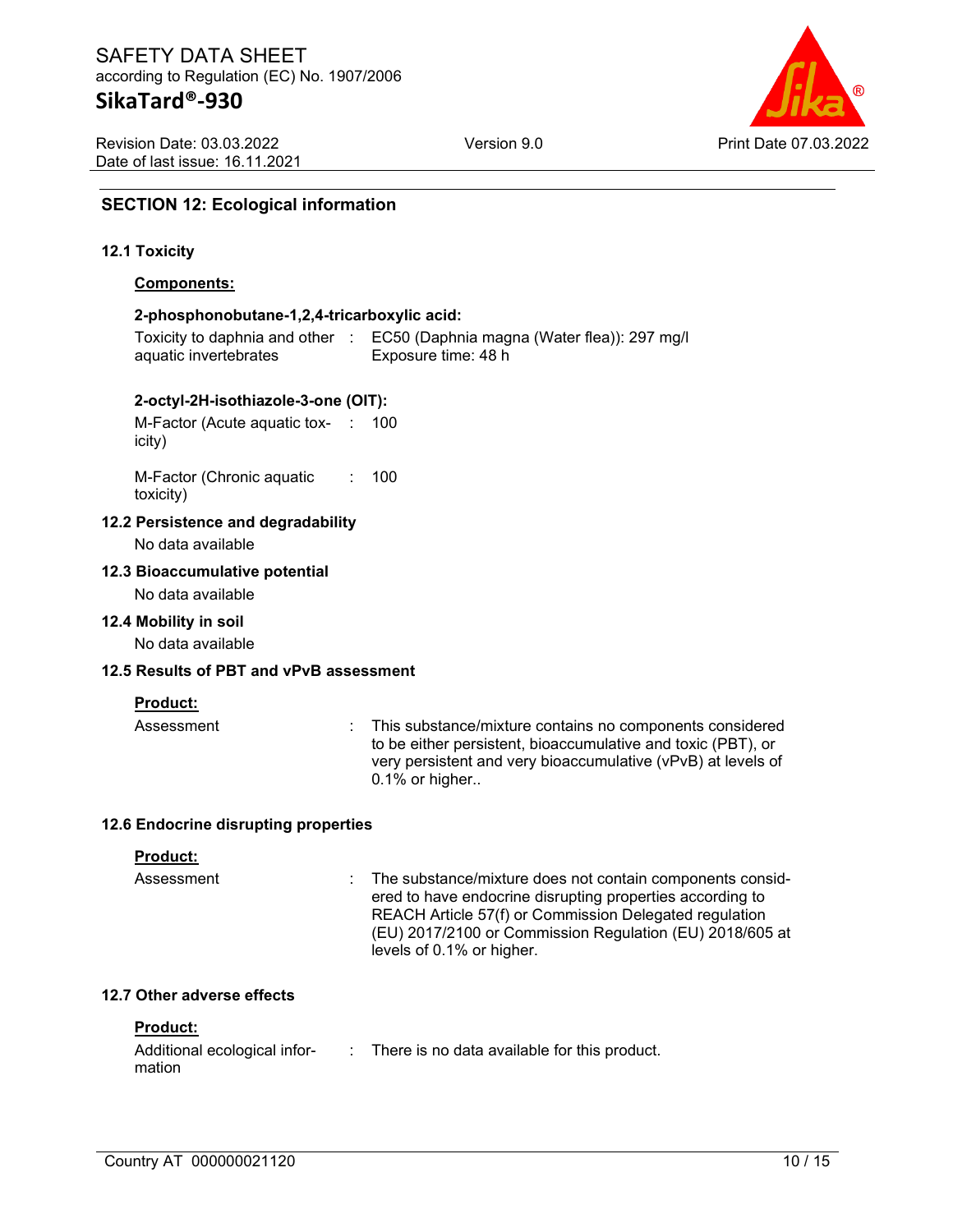Revision Date: 03.03.2022 Date of last issue: 16.11.2021



# **SECTION 13: Disposal considerations**

#### **13.1 Waste treatment methods**

| Product                   | The generation of waste should be avoided or minimized<br>wherever possible.<br>Empty containers or liners may retain some product residues.<br>This material and its container must be disposed of in a safe<br>way.<br>Dispose of surplus and non-recyclable products via a licensed<br>waste disposal contractor.<br>Disposal of this product, solutions and any by-products should<br>at all times comply with the requirements of environmental<br>protection and waste disposal legislation and any regional<br>local authority requirements.<br>Avoid dispersal of spilled material and runoff and contact with<br>soil, waterways, drains and sewers. |
|---------------------------|---------------------------------------------------------------------------------------------------------------------------------------------------------------------------------------------------------------------------------------------------------------------------------------------------------------------------------------------------------------------------------------------------------------------------------------------------------------------------------------------------------------------------------------------------------------------------------------------------------------------------------------------------------------|
| Austria - Waste catalogue | : 59405                                                                                                                                                                                                                                                                                                                                                                                                                                                                                                                                                                                                                                                       |
| Contaminated packaging    | : Completely emptied packagings can be given for recycling.<br>Packaging containing remains of dangerous substances, as<br>well as packagings disposed of remains can be unharmed<br>eliminated in accordance with the regulations.                                                                                                                                                                                                                                                                                                                                                                                                                           |
|                           | 15 01 10* packaging containing residues of or contaminated<br>by dangerous substances                                                                                                                                                                                                                                                                                                                                                                                                                                                                                                                                                                         |

## **SECTION 14: Transport information**

### **14.1 UN number**

| <b>ADR</b>                      | UN 3265                                                                                   |
|---------------------------------|-------------------------------------------------------------------------------------------|
| <b>IMDG</b>                     | UN 3265                                                                                   |
| <b>IATA</b>                     | <b>UN 3265</b>                                                                            |
| 14.2 UN proper shipping name    |                                                                                           |
| <b>ADR</b>                      | CORROSIVE LIQUID, ACIDIC, ORGANIC, N.O.S.<br>(2-phosphonobutane-1,2,4-tricarboxylic acid) |
| <b>IMDG</b>                     | CORROSIVE LIQUID, ACIDIC, ORGANIC, N.O.S.<br>(2-phosphonobutane-1,2,4-tricarboxylic acid) |
| <b>IATA</b>                     | Corrosive liquid, acidic, organic, n.o.s.<br>(2-phosphonobutane-1,2,4-tricarboxylic acid) |
| 14.3 Transport hazard class(es) |                                                                                           |
| <b>ADR</b>                      | 8                                                                                         |
| <b>IMDG</b>                     | 8                                                                                         |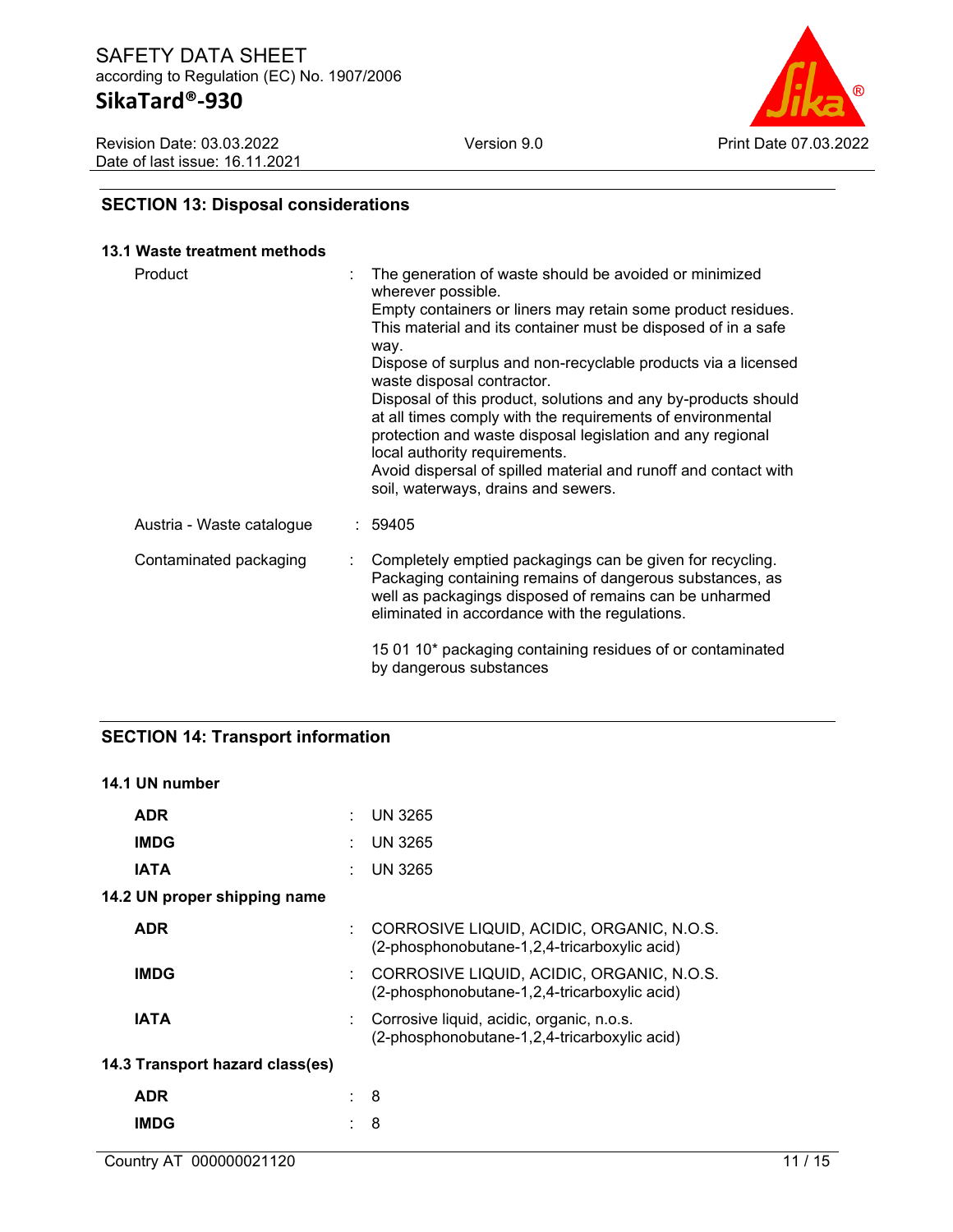# **SikaTard®-930**

Revision Date: 03.03.2022 Date of last issue: 16.11.2021



# **IATA** : 8 **14.4 Packing group**

| ADR                               |    |                |
|-----------------------------------|----|----------------|
| Packing group                     |    | Ш              |
| Classification Code               |    | C <sub>3</sub> |
| Hazard Identification Number : 80 |    |                |
| Labels                            |    | : 8            |
| Tunnel restriction code           |    | : $(E)$        |
| IMDG                              |    |                |
| Packing group                     |    | - 111          |
| Labels                            |    | : 8            |
| EmS Code                          |    | : F-A, S-B     |
| <b>IATA (Cargo)</b>               |    |                |
| Packing instruction (cargo        | ۰. | 856            |
| aircraft)                         |    |                |
| Packing instruction (LQ)          |    | : Y841         |
| Packing group                     |    | - 111          |
| Labels                            |    | Corrosive      |
| <b>IATA (Passenger)</b>           |    |                |
| Packing instruction (passen- :    |    | 852            |
| ger aircraft)                     |    |                |
| Packing instruction (LQ)          |    | Y841           |

## **14.5 Environmental hazards**

| <b>ADR</b><br>Environmentally hazardous              | no |
|------------------------------------------------------|----|
| <b>IMDG</b><br>Marine pollutant                      | no |
| <b>IATA (Passenger)</b><br>Environmentally hazardous | no |
| <b>IATA (Cargo)</b><br>Environmentally hazardous     | ПΟ |

Packing group : III<br>
Labels : Co

**14.6 Special precautions for user**

The transport classification(s) provided herein are for informational purposes only, and solely based upon the properties of the unpackaged material as it is described within this Safety Data Sheet. Transportation classifications may vary by mode of transportation, package sizes, and variations in regional or country regulations.

### **14.7 Transport in bulk according to Annex II of Marpol and the IBC Code**

: Corrosive

Not applicable for product as supplied.

# **SECTION 15: Regulatory information**

### **15.1 Safety, health and environmental regulations/legislation specific for the substance or mixture**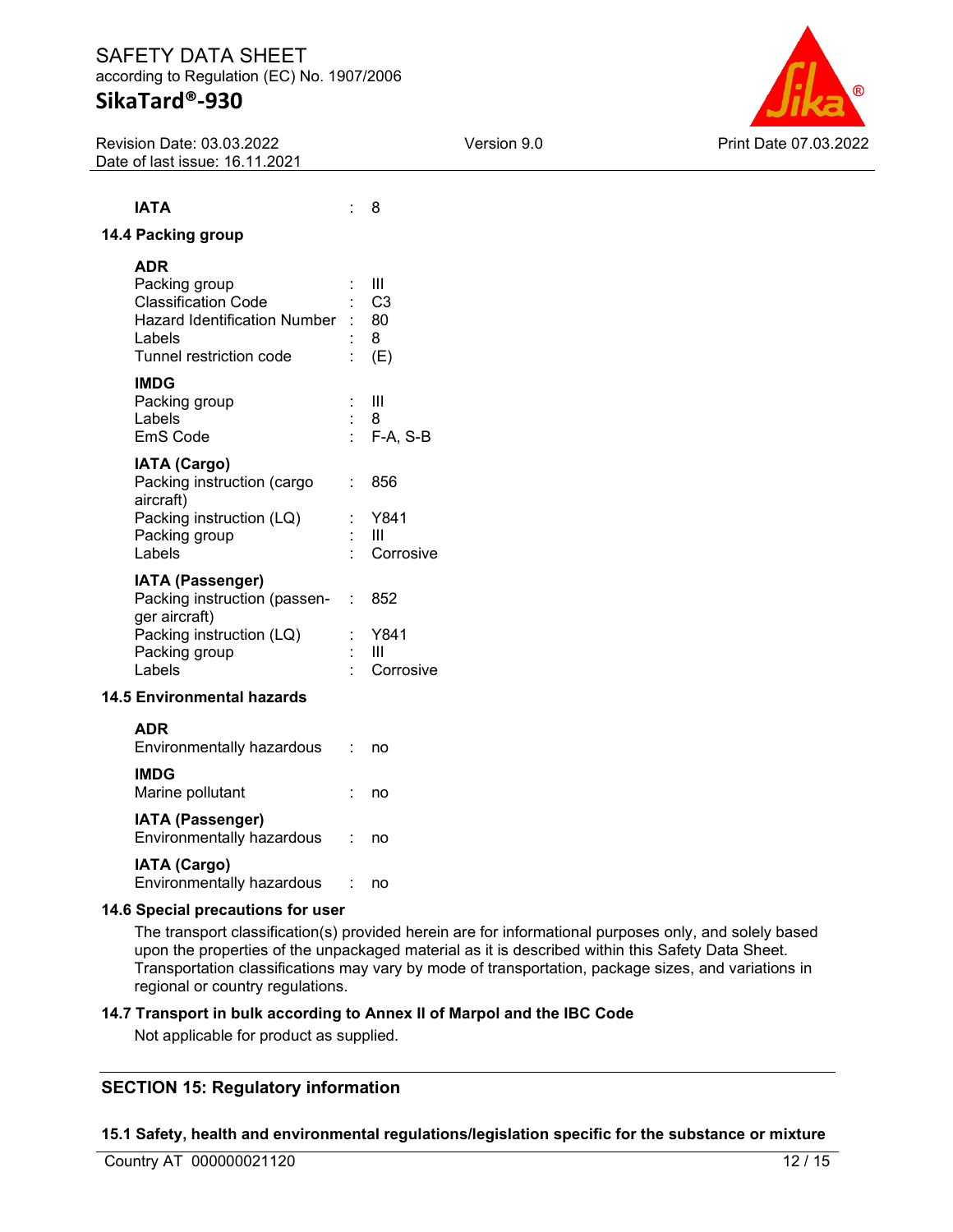# **SikaTard®-930**

Revision Date: 03.03.2022



|                | Date of last issue: 16.11.2021                                                                                                                                                                                                           |  |                         |                                                                                                    |                                                                                                                                                                          |  |
|----------------|------------------------------------------------------------------------------------------------------------------------------------------------------------------------------------------------------------------------------------------|--|-------------------------|----------------------------------------------------------------------------------------------------|--------------------------------------------------------------------------------------------------------------------------------------------------------------------------|--|
|                | REACH - Restrictions on the manufacture, placing on<br>the market and use of certain dangerous substances,<br>mixtures and articles (Annex XVII)                                                                                         |  |                         | Conditions of restriction for the fol-<br>lowing entries should be considered:<br>Number on list 3 |                                                                                                                                                                          |  |
|                | International Chemical Weapons Convention (CWC)<br>Schedules of Toxic Chemicals and Precursors                                                                                                                                           |  |                         | ÷                                                                                                  | Not applicable                                                                                                                                                           |  |
|                | REACH - Candidate List of Substances of Very High<br>Concern for Authorisation (Article 59).                                                                                                                                             |  |                         |                                                                                                    | None of the components are listed<br>$(=>0.1\%).$                                                                                                                        |  |
| (Annex XIV)    | REACH - List of substances subject to authorisation                                                                                                                                                                                      |  |                         |                                                                                                    | Not applicable                                                                                                                                                           |  |
|                | Regulation (EC) No 1005/2009 on substances that de-<br>plete the ozone layer                                                                                                                                                             |  |                         |                                                                                                    | Not applicable                                                                                                                                                           |  |
| tants (recast) | Regulation (EU) 2019/1021 on persistent organic pollu-                                                                                                                                                                                   |  |                         |                                                                                                    | Not applicable                                                                                                                                                           |  |
|                | Regulation (EC) No 649/2012 of the European Parlia-<br>ment and the Council concerning the export and import<br>of dangerous chemicals                                                                                                   |  |                         | ÷                                                                                                  | Not applicable                                                                                                                                                           |  |
|                | <b>REACH Information:</b><br>All substances contained in our Products are<br>- registered by our upstream suppliers, and/or<br>- registered by us, and/or<br>- excluded from the regulation, and/or<br>- exempted from the registration. |  |                         |                                                                                                    |                                                                                                                                                                          |  |
| to VbF         | Risk classification according :                                                                                                                                                                                                          |  | Exempt                  |                                                                                                    |                                                                                                                                                                          |  |
|                | jor-accident hazards involving dangerous substances.                                                                                                                                                                                     |  | Not applicable          |                                                                                                    | Seveso III: Directive 2012/18/EU of the European Parliament and of the Council on the control of ma-                                                                     |  |
| ny)            | Water hazard class (Germa-<br>WGK 2 obviously hazardous to water<br>$\sim 10^6$                                                                                                                                                          |  |                         | Classification according to AwSV, Annex 1 (5.2)                                                    |                                                                                                                                                                          |  |
|                | Volatile organic compounds                                                                                                                                                                                                               |  | (VOCV)<br>no VOC duties |                                                                                                    | Law on the incentive tax for volatile organic compounds                                                                                                                  |  |
|                |                                                                                                                                                                                                                                          |  |                         |                                                                                                    | Directive 2010/75/EU of 24 November 2010 on industrial<br>emissions (integrated pollution prevention and control)<br>Volatile organic compounds (VOC) content: 0,13% w/w |  |

## **15.2 Chemical safety assessment**

No Chemical Safety Assessment has been carried out for this mixture by the supplier.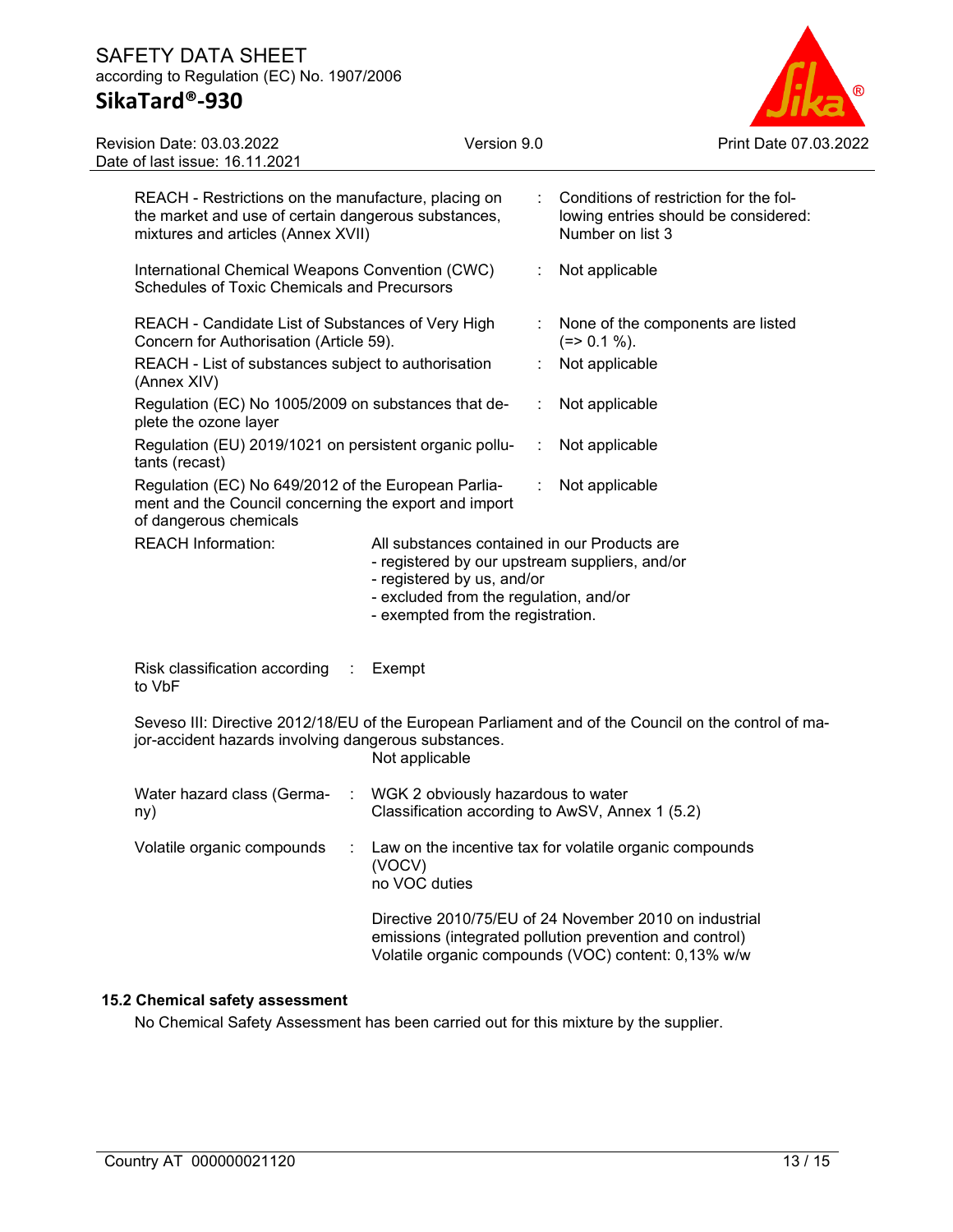Revision Date: 03.03.2022 Date of last issue: 16.11.2021



## **SECTION 16: Other information**

# **Full text of H-Statements** H290 : May be corrosive to metals.<br>H301 : Toxic if swallowed. H301 : Toxic if swallowed.<br>
H311 : Toxic in contact wit H311 : Toxic in contact with skin.<br>H314 : Causes severe skin burns : Causes severe skin burns and eye damage. H317 : May cause an allergic skin reaction. H318 : Causes serious eye damage.<br>
H319 : Causes serious eve irritation. : Causes serious eye irritation. H330 : Fatal if inhaled.

| H335                                    | May cause respiratory irritation.                              |
|-----------------------------------------|----------------------------------------------------------------|
| H400                                    | Very toxic to aquatic life.                                    |
| H410                                    | Very toxic to aquatic life with long lasting effects.          |
| <b>Full text of other abbreviations</b> |                                                                |
| Acute Tox.                              | Acute toxicity                                                 |
| <b>Aquatic Acute</b>                    | Short-term (acute) aquatic hazard                              |
| Aquatic Chronic                         | Long-term (chronic) aquatic hazard                             |
| Eye Dam.                                | Serious eye damage                                             |
| Eye Irrit.                              | Eye irritation                                                 |
| Met. Corr.                              | Corrosive to metals                                            |
| Skin Corr.                              | Skin corrosion                                                 |
| Skin Sens.                              | Skin sensitisation                                             |
| STOT SE                                 | Specific target organ toxicity - single exposure               |
| AT OEL                                  | Austria. Limit values regulation - Annex I: Substance list     |
| AT OEL / MAK-TMW                        | <b>Time Weighted Average</b>                                   |
| AT OEL / MAK-KZW                        | Short Term Exposure Limit                                      |
| <b>ADR</b>                              | European Agreement concerning the International Carriage of    |
|                                         | Dangerous Goods by Road                                        |
| CAS                                     | <b>Chemical Abstracts Service</b>                              |
| <b>DNEL</b>                             | Derived no-effect level                                        |
| <b>EC50</b>                             | Half maximal effective concentration                           |
| <b>GHS</b>                              | <b>Globally Harmonized System</b>                              |
| <b>IATA</b>                             | International Air Transport Association                        |
| <b>IMDG</b>                             | International Maritime Code for Dangerous Goods                |
| LD50                                    | Median lethal dosis (the amount of a material, given all at    |
|                                         | once, which causes the death of 50% (one half) of a group of   |
|                                         | test animals)                                                  |
| <b>LC50</b>                             | Median lethal concentration (concentrations of the chemical in |
|                                         | air that kills 50% of the test animals during the observation  |
|                                         | period)                                                        |
| <b>MARPOL</b>                           | International Convention for the Prevention of Pollution from  |
|                                         | Ships, 1973 as modified by the Protocol of 1978                |
| <b>OEL</b>                              | Occupational Exposure Limit                                    |
| <b>PBT</b>                              | Persistent, bioaccumulative and toxic                          |
| <b>PNEC</b>                             | Predicted no effect concentration                              |
| <b>REACH</b>                            | Regulation (EC) No 1907/2006 of the European Parliament        |
|                                         | and of the Council of 18 December 2006 concerning the Reg-     |
|                                         | istration, Evaluation, Authorisation and Restriction of Chemi- |
|                                         | cals (REACH), establishing a European Chemicals Agency         |
| <b>SVHC</b>                             | Substances of Very High Concern                                |